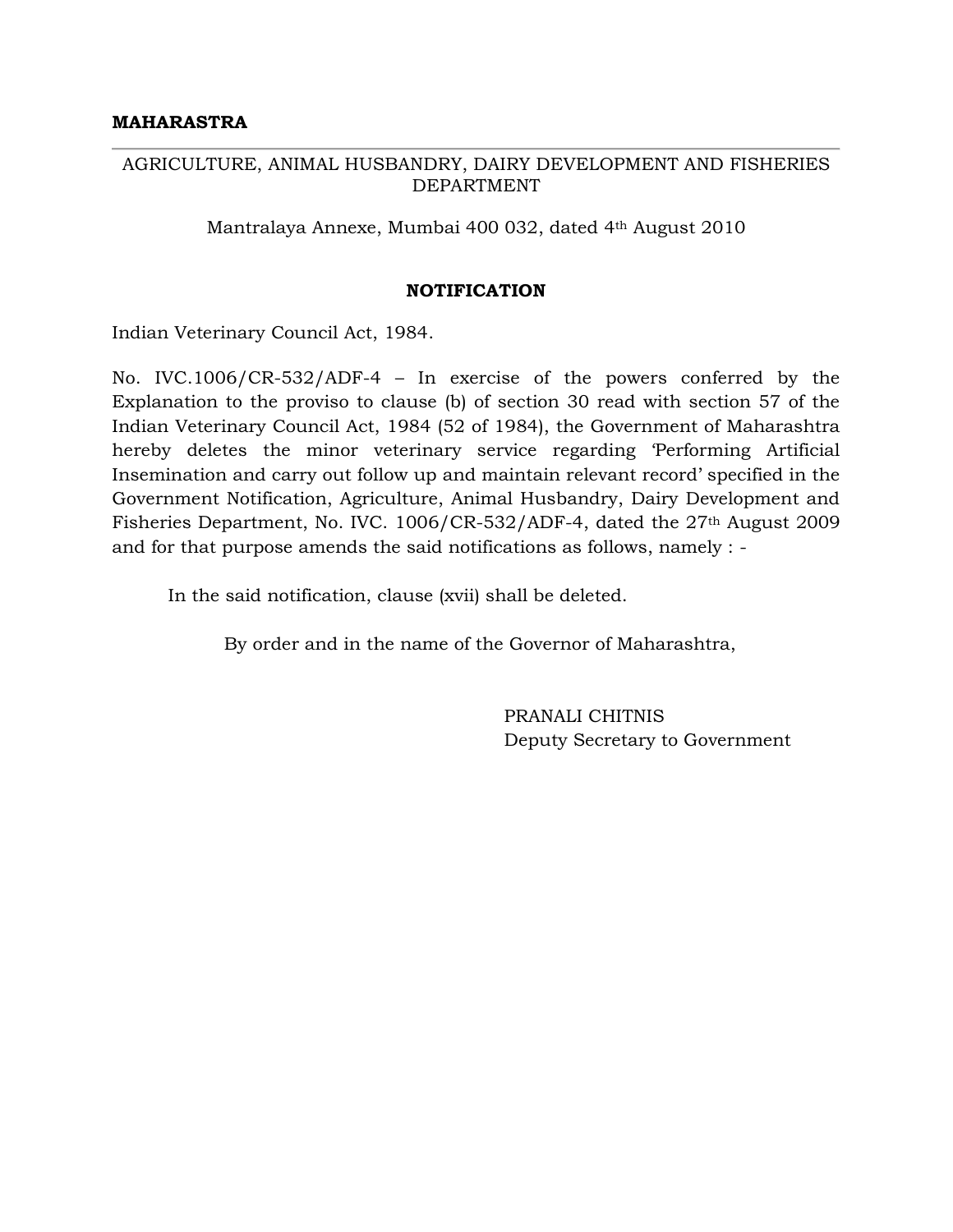# AGRICULTURE, ANIMAL HUSBANDRY, DAIRY DEVELOPMENT AND FISHERIES DEPARTMENT

Mantralaya Annexe, Mumbai 400 032, dated 27<sup>th</sup> August 2009

# **NOTIFICATION**

Indian Veterinary Council Act, 1984.

No. IVC 1006/CR 532/ADF 4. - In pursuance of the powers conferred by the *Explanation* to the proviso to clause (b) of section 30 read with section 57 of the the Indian Veterinary Council Act, 1984 (52 of 1984); and in supersession of all the earlier notifications issued in this behalf by the Government of Maharashtra and in force in the State of Maharashtra, the Government of Maharashtra hereby specifies the following minor veterinary services to be permitted by the Government of Maharashtra, by Order under the proviso to clause (b) of the said section 30, to be rendered by the persons holding a diploma or certificate as specified under the said proviso, for the purposes of the said Act, namely:-

- i. To render preliminary aid to ailing animals and birds;
- ii. To carry out dressing of superficial surgical ailments like wounds (including sutured or surgical wounds), abscesses, fistula, burns, haemorrhages;
- iii. To administer antiseptics, intrauterine;
- iv. To carry out painting of cervix in animals with medicaments like Lugol's or Povidone iodine solution;
- v. To render preliminary aid in the prolapse cases;
- vi. To render preliminary aid through oral administration of analgesics and antipyretics in cases of pain and fever;
- vii. To render preliminary aid in non-infectious diseases like tympany, bloat, constipation, impaction, diarrhea, dysentery;
- viii. To assist Registered Veterinary Practitioner, in charge of Veterinary polyclinic, Mini polyclinic and Veterinary dispensary while performing operations and treatment of animals;
- ix. To record temperature of animals and birds;
- x. To carry out washing of mouth, hooves, eyes, ears of animals with required antiseptic lotions for diseases and ailments like FMD, Foot Rot, Otitis, Conjunctivitis, etc.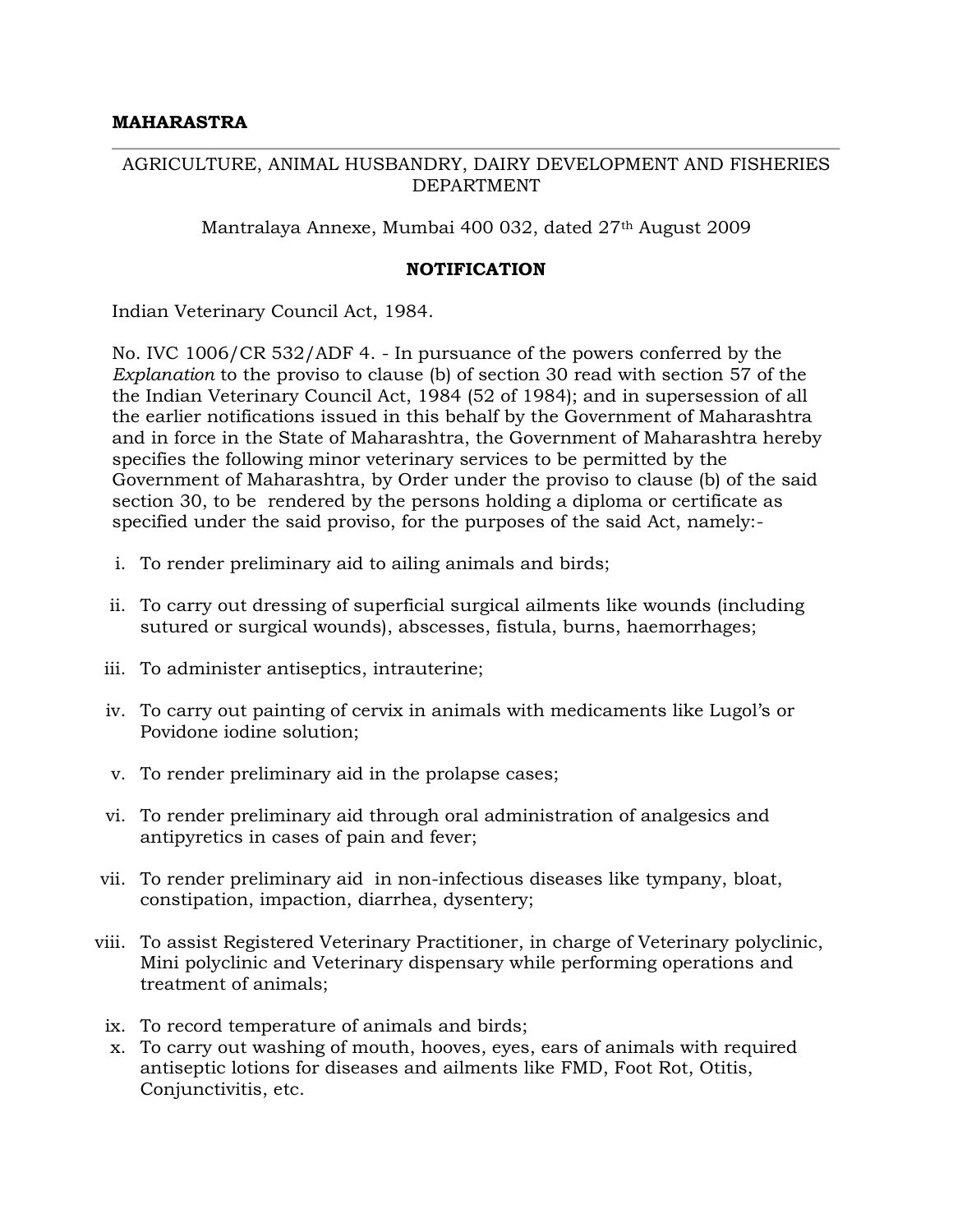- xi. To render preliminary aid in cases of simple fractures in animals;
- xii. To carry out disinfection of livestock and poultry houses;
- xiii. To carry out application of relevant medicaments or spraying of animals and birds for control of ectoparasites.
- xiv. To carry out castration of scrub bulls, rams and bucks by closed method,
- xv. To vaccinate animals and birds against various diseases;
- xvi. To compound and dispense medicines to ailing animals;
- xvii. To perform Artificial Insemination and carry out follow up and maintain relevant record;
- xviii. To collect blood, serum, urine, focal samples, semen, milk and other specimens for laboratory examinations; dispatching and processing of the same;
- xix. To apply or administer the drugs specified in the "Schedule H" of the Drugs and Cosmetics Rules, 1945 made by the Government of India under the Drugs and Cosmetics Act, 1940 (23 of 1940) as per the prescription of the Registered Veterinary Practitioner; and in the stipulated quantity as prescribed by the Registered Veterinary Practitioner;
- xx. To render preliminary aid in case of emergency like poisoning, snake bite, electrocution, dystocia, wild animal attacks, natural calamities, accidents, etc.;
- xxi. To administer or apply antimicrobials, antifungals, antibiotics, hormones, chemotherapeutic agents against blood protozoon, anthelmintics and insecticides against ecto and endo parasites under the supervision or direction of a Registered Veterinary Practitioner;
- xxii. To assist Registered Veterinary Practitioner in surveillance of infectious diseases, laboratory investigations, vaccine production, quality control and any other technical work assigned by the Registered Veterinary Practitioner.

Provided that, all above minor veterinary services shall be performed under the supervision and directions of the Registered Veterinary Practitioner.

By order and in the name of the Governor of Maharashtra,

RAJESH AGGARWAL, Secretary to Government.